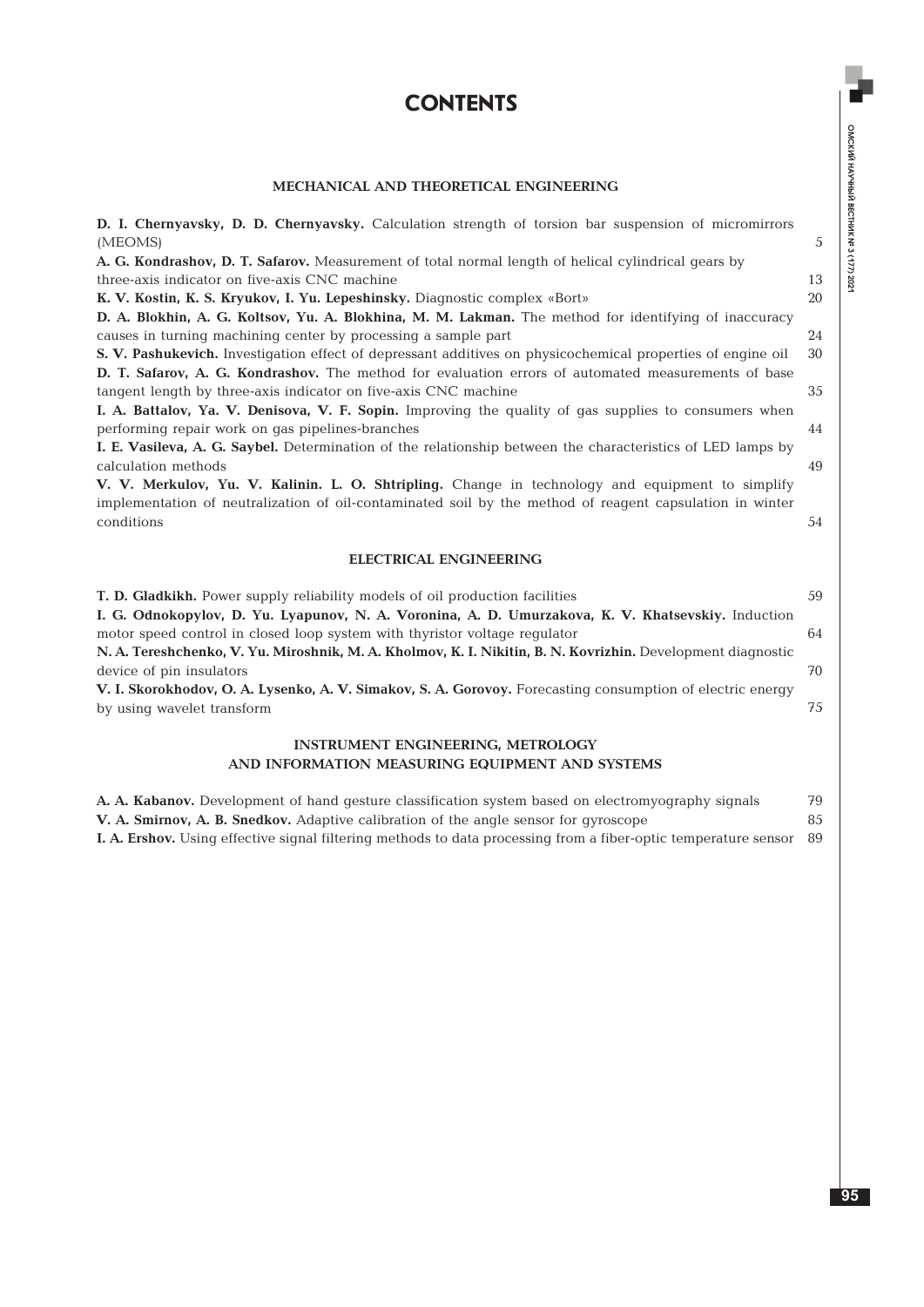## **SUMMARY. KEYWORDS**

### **MECHANICAL AND THEORETICAL ENGINEERING**

**D. I. Chernyavsky, D. D. Chernyavsky Calculation strength of torsion bar suspension of micromirrors (MEOMS)**

#### **Omsk State Technical University, Omsk, Russia**

The paper considers the strength calculation of the torsion bar suspension of a micromirror with a reflective layer of high optical quality of the surface for deflecting the reflected laser beam. By changing the angle of inclination of the micromirror, the laser beam enters the various input channels of the optical sensor. In this case, a control signal is generated for the further operation of the microcircuit. Thus, the micromirror performs the function of a switch for input optical channels connecting certain input or output elements of the microcircuit in various combinations for further processing.

In this work, the calculation of the strength parameters of the mechanical structure of a micromirror made of various materials has been carried out. Practical recommendations related to the development of micromirror torsion bar suspension are given.

Keywords: microtechnology, microelectromechanical systems (MEMS), microoptoelectromechanical devices (MOEMS), similarity theory, torsion strength calculation, electrostatic micromirror drive, kinematics, mechanical strength.

#### **A. G. Kondrashov, D. T. Safarov Measurement of total normal length of helical cylindrical gears by three-axis indicator on five-axis CNC machine**

#### **Naberezhnye Chelny Institute (Branch of Kazan Federal University), Naberezhnye Chelny, Russia**

The article discusses a method for automated measurement of the length of the general normal of a helical cylindrical wheel, which allows to obtain its exact value without removing the part after gear processing with disk or end mills. The measurements are carried out by means of an automated supply of a three-coordinate linear measurement indicator to the calculated measurement points. The formulas for calculating the length of the general normal are given, which allow calculating the value of the length of the general normal and the correction value of the CNC gear ring processing program for two and one-point measurement schemes with the indicator. The use of the two-point method of measuring the length of the general normal with a three-coordinate indicator made it possible to measure the length of the general normal without removing the processed gear wheel from the mandrel, the single-point method completely eliminates the possibility of adjustment defects and reduces the complexity of carrying out machine changeovers in the mode of single and small-scale processing of gears. Comparison of gear measurement data with the three-coordinate indicator Mahr and a specialized CNC gear measuring machine give similar values and confirm the possibility of using the developed scheme to measure the length of the common normal.

Keywords: common normal length, measurement, threecoordinate probe, three-coordinate indicator, CNC machine, adjustment.

**K. V. Kostin, K. S. Kryukov, I. Yu. Lepeshinsky Diagnostic complex «Bort»**

#### **Omsk State Technical University, Omsk, Russia**

The article deals with the issue of checking the operability of electrical equipment of armored vehicles. This issue is relevant, due to the need to maintain constant combat readiness of armored vehicles. The system is saturated with automated and automatic systems for various purposes, while there is a problem of rapid troubleshooting in the operation of devices and electrical equipment systems. Existing diagnostic systems allow testing through diagnostic connectors or with a break in the supply circuit through adapters. The diagnostic complex discussed in the article will allow you to check the operation of consumers, blocks without disconnecting connectors.

Keywords: diagnostic complex, electrical equipment, armored vehicles, diagnostics, on-board network, sensor.

**D. A. Blokhin, A. G. Koltsov, Yu. A. Blokhina, M. M. Lakman The method for identifying of inaccuracy causes in turning machining center by processing a sample part**

#### **Omsk State Technical University, Omsk, Russia**

The article discusses the issues of the processing method of a turning machining center for processing the accuracy of processing a sample part. The model of sample part with the smallest possible control surfaces processed by various shaping methods has been developed to detect the amount of machine errors, such as the accumulated error of the screw pitch, or the axial non-perpendicularity, or the misalignment of the X and Y drives. This allows you to get more complete information of the equipment accuracy. A test procedure is presented according to the results of measuring each surface of the sample part.

Keywords: turning centers, accuracy, sample part, shaping motion, ballscrew, servo mismatch.

#### **S. V. Pashukevich**

**Investigation effect of depressant additives on physicochemical properties of engine oil**

#### **Omsk State Technical University, Omsk, Russia**

In this work, laboratory tests of M8G2k engine oil are carried out with the introduction of SAP 110 depressants by Shell Additives and Lz 6662 by Lubrizol and their impact on the properties of the lubricant in question are assessed separately. During the tests, the values of the following indicators of engine oils are obtained: kinematic viscosity at 100 °C, base number, flash point in an open crucible, pour point and content of active elements (calcium, zinc). With the help of the SI-010 bench installation, the values of anti-pitting properties are indicated, as well as experiments are carried out on the NAMI-1m and Petter W-1 installations, with their help the tendency to the formation of low- and high-temperature deposits in the internal combustion engine (ICE) and the assessment of anti-corrosion properties respectively. To analyze the detergent properties of the engine oil under consideration, a test procedure are carried out on a D-240 tractor engine. Positive laboratory test results give grounds to recommend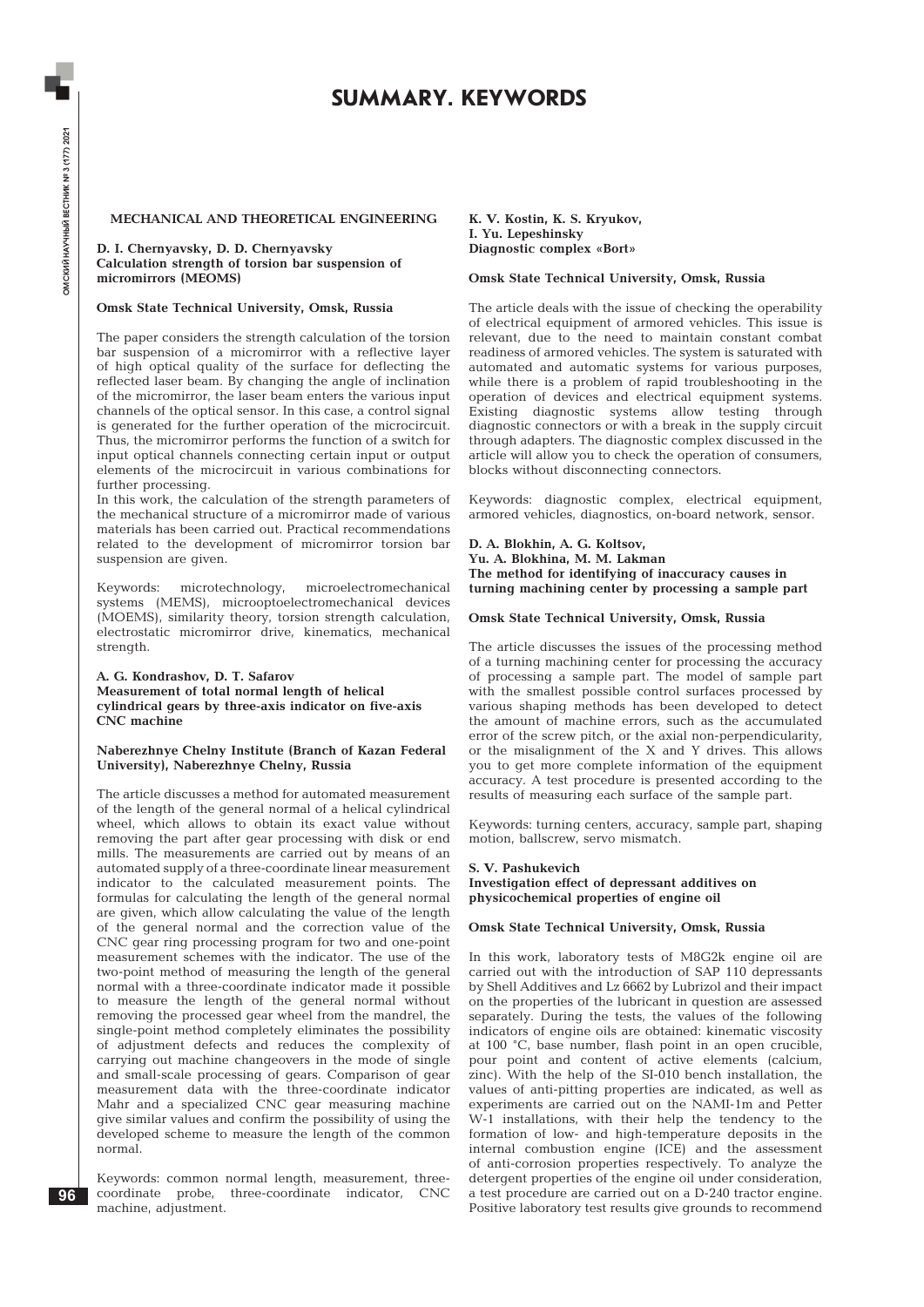**ОМСКИЙ НАУЧНЫЙ ВЕСТНИК № 3 (177) 202** ОМСКИЙ НАУЧНЫЙ ВЕСТНИК № 3 (177) 2021

using M8G2k engine oil containing SAP 110 or Lz 6662 additives for the D-240 engine manufactured by MMZ.

Keywords: lubricants, engine oil, depressants, kinematic viscosity, base number, flash point, pour point.

## **D. T. Safarov, A. G. Kondrashov**

**The method for evaluation errors of automated measurements of base tangent length by three-axis indicator on five-axis CNC machine**

#### **Naberezhnye Chelny Institute (Branch of Kazan Federal University), Naberezhnye Chelny, Russia**

The article provides an overview of studies of various errors in the process of measuring parts with three-coordinate probes on CNC machines. The paper considers a method for estimating systematic and random errors in the process of measuring the length of the base tangent using control maps and probabilistic and statistical methods for processing multiple repeated inputs of a three-coordinate indicator to the measured side surfaces of the wheel teeth. The method is designed to assess the acceptability of the measurement process by technologists and adjusters. The data of experimental estimation of random and systematic errors of measurement of the length of the base tangent on a five-coordinate CNC machine with a three-coordinate indicator of Mahr are presented. The obtained error values for the five-axis machine under study allow us to measure the length of the base tangent for the purposes of periodic monitoring and adjustment of the machine when processing oblique cylindrical wheels with universal disk or end mills.

Keywords: base tangent length, three-dimensional measuring indicator, suitability of the measuring process, CNC machine.

#### **I. A. Battalov, Ya. V. Denisova, V. F. Sopin Improving the quality of gas supplies to consumers when performing repair work on gas pipelines-branches**

#### **Kazan National Research Technological University, Kazan, Russia**

Providing consumers with high-quality gas supply services envisages ensuring uninterrupted fuel supply during repair work on gas pipelines - branches. In this regard, the purpose of this study is to consider the organization of the backup fuel supply system for the specified period and develop proposals for its improvement. Achievement of this goal determines the solution of the following tasks: study of regulatory documents in the field of gas supply, consideration of existing options for organizing a backup fuel supply system, development of proposals for their improvement, assessment of the effectiveness of the proposed measures.

Based on the results of the study, in order to ensure the provision of high-quality services to consumers for the uninterrupted supply of gas, as an alternative, it is proposed to consider gas supply using mobile automobile gas refuellers and a reducing device. The advantages of using this method and the possible effect of its implementation are noted.

Keywords: gas supply, quality of services, gas distribution stations, redundancy, compressed natural gas, mobile gas tanker.

#### **I. E. Vasileva, A. G. Saybel Determination of the relationship between the characteristics of LED lamps by calculation methods**

#### **JSC «North-West Regional Center of the Concern East Kazakhstan region "Almaz-Antey" — Obukhovskiy zavod», Saint Petersburg, Russia**

The article presents results of the task statement and results of the research of the functional relationship of parameters of LED lamps in relation to the modern concept of quality management in an industrial enterprise. The regression dependencies obtained for the complete and truncated sets of the studied objects are described. Graphic illustrations of the identified dependencies are presented, which make it possible to predict the parameters of lamps at the early stages of designing lighting systems for special-purpose objects contributing to the optimization of decision-making on the organization and management of production.

Keywords: LED lighting, regression analysis, early design, decision-making, correlation dependencies, function smoothing.

#### **V. V. Merkulov, Yu. V. Kalinin. L. O. Shtripling Change in technology and equipment to simplify implementation of neutralization of oil-contaminated soil by the method of reagent capsulation in winter conditions**

#### **Omsk State Technical University, Omsk, Russia**

The article discusses some features of the implementation of the reagent encapsulation method in winter conditions. When preparing the next batch of oil-contaminated soil in a mixture with snow, a sufficient amount of water is formed, which can be used in the technological process, in this regard, it is proposed to make a change in the design of the installation. Since the presence of water in the contaminated soil prevents the mixing process with lime, it is proposed to change the traditional technology of reagent encapsulation. During the experiment, the possibility of implementing the encapsulation process using the modified technology is determined.

Keywords: equipment for decontamination, oilcontaminated soil, reagent encapsulation.

#### **ELECTRICAL ENGINEERING**

#### **T. D. Gladkikh Power supply reliability models of oil production facilities**

#### **Industrial University of Tyumen, branch, Nizhnevartovsk, Russia**

This paper presents power supply systems reliability models of oil production facilities. There are two types of electrical complexes: an electrical network with a consumer sensitive to voltage dips and an electrical network with a consumer with technological redundancy. A comprehensive analysis of the power supply system and the power consumer allowed us to clarify the reliability indicators and determine the direction of improving the power supply reliability to oil and associated petroleum gas production facilities.

Keywords: electrical complex reliability, Markov models, voltage dips, temporary redundancy.

I. G. Odnokopylov<sup>1</sup>, D. Yu. Lyapunov<sup>1</sup>, N. A. Voronina<sup>1</sup>, **A. D. Umurzakova1 , K. V. Khatsevskiy2 Induction motor speed control in closed loop system with thyristor voltage regulator**

#### **1 Tomsk Polytechnic University, Tomsk, Russia 2 Omsk State Technical University, Omsk, Russia**

There exists a huge class of actuating mechanisms based on induction motors, where the use of a thyristor voltage regulator is relevant. This paper presents studies on the introduction of the ability not only to reduce the starting current of the motor, but also to regulate the speed of rotation. Studies have been conducted on the possibility of obtaining a regulation range of 1:5 using simulation model. The influence of the resolution of the speed sensor on the